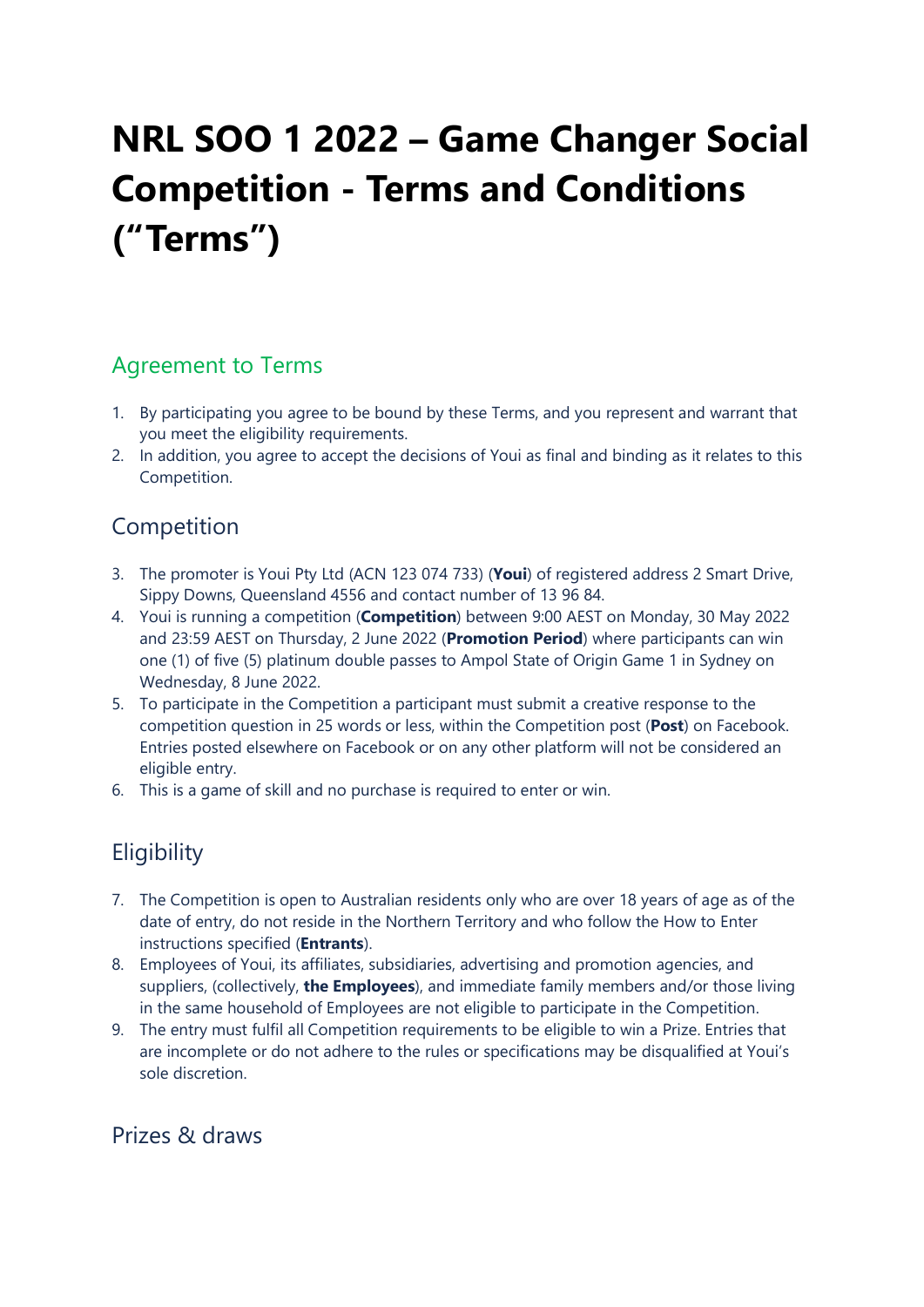- 10. There are 5 x prizes to be won. An Entrant may only win one (1) Prize in total from this Promotion. All Winners will be selected at the conclusion of the Promotion Period.
- 11. The Prize may only be used by the chosen winners and cannot be on-sold, traded, or exchanged.
- 12. Each winner will receive a platinum double pass (Tickets) to the Ampol State of Origin Game 1 in Sydney on Wednesday, 8 June 2022. The total prize pool value is \$1450.
- 13. The Prizes are not transferrable or exchangeable and cannot be taken as cash.

#### How to enter

- 14. To enter a participant must submit an entry in accordance with the instructions on the Post, including providing the information requested in the Post.
- 15. Entry requirements require entrants to submit the State of Origin player, past or present, that they believe has been the ultimate game changer, with the 5 x most creative entries as judged by the competition Judging Panel being deemed the winners. Entries will be judged against the Judging Criteria.

| <b>Judging Panel</b>                                                            | <b>Judging Criteria</b>                                                                                                              |
|---------------------------------------------------------------------------------|--------------------------------------------------------------------------------------------------------------------------------------|
| The judging panel will be comprised of 3<br>members of the Youi marketing team. | Entries will be judged based on their<br>creativity, the moment of change selected and<br>the individuality of the answer submitted. |

- 16. Entries submitted on Facebook will be publicly viewed. Please do not include any personal information in your entry as Youi are unable to keep entries private. Entries must comply with any rules of the platform where they are posted. Entries that are offensive, discriminatory, racist or in poor taste (at the discretion of Youi) will be deemed in eligible for the Competition and may be removed. While Youi may moderate the Competition platform, it is under no obligation to do so.
- 17. Each entrant may only submit one entry.
- 18. Entrants may not enter more than one time using multiple email addresses, identities, or devices in an attempt to circumvent the rules. If fraudulent methods are used or other attempts made to circumvent the rules, an Entrants submission may be removed from eligibility at the sole discretion of Youi.

### Winner Selection & Notification

- 19. The entries will be judged, and Winners selected by Youi, at 2 Smart Drive, Sippy Downs, Queensland 4556 at 11:00 AEST on Friday, 3 June 2022.
- 20. Winners will be notified via Facebook public comment by 16:00 AEST Friday, 3 June 2022 and a private Facebook message will be sent with the Youi contact person email address. It is up to the winner to look out for the winner notifications and to contact Youi to confirm the details in clause 21. Youi accepts no liability if a winner does not see the notification or message on Facebook and misses the time frames in clause 21.
- 21. Winners must accept tickets, confirm eligibility and provide contact details by 15:00 AEST Monday, 6 June 2022. If a Winner cannot be contacted, is found to be ineligible, or fails to claim the prize by 15:00 AEST Monday, 6 June 2022, the unclaimed prize will be awarded to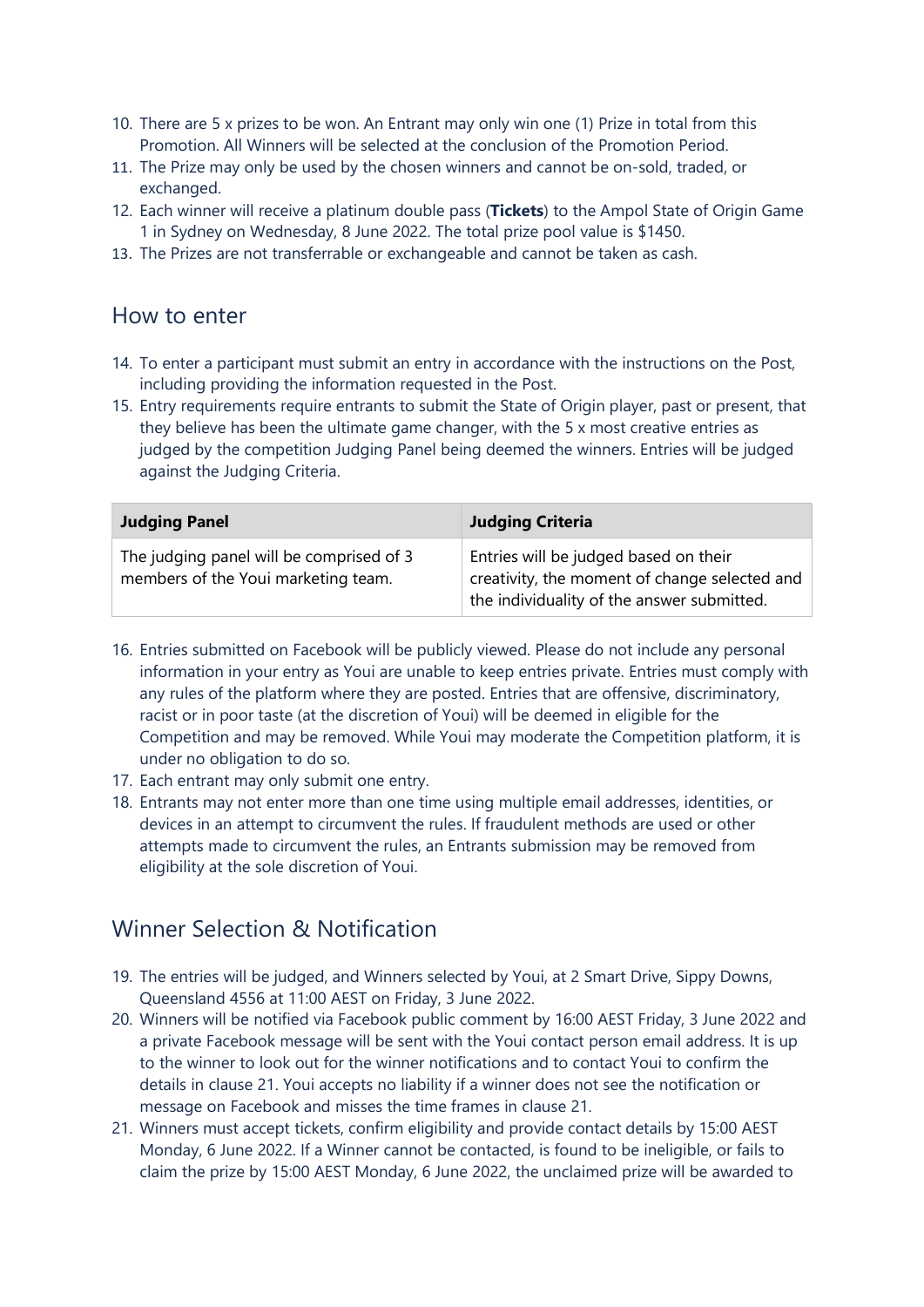runner-up Winners by 16:00 AEST Monday, 6 June 2022. The runner-up Winners must accept tickets, confirm eligibility and provide contact details by 15:00 AEST Tuesday, 7 June 2022.

- 22. Winner's notification will be made only via the notification provided in the Facebook comments section.
- 23. The winners will be required to provide their full name, phone number and email address when they claim their prize and e-tickets will be sent via the nominated e-mail by 16:00 AEST Tuesday, 7 June 2022.
- 24. The decision of Youi in determining the Winners or any other matter under its control will be final and binding and no correspondence will be entered into.
- 25. Youi will have no liability for a winner's failure to receive notices and/ or tickets for any reason including if due to not being able to or failing to access their social media accounts, not seeing notification about winners, or due to spam, junk e-mail or other security settings or for a winner's provision of incorrect or otherwise non-functioning contact information.

# Limitation of Liability

- 26. Youi will not be liable for any tax liability, including without limitation, income tax, fringe benefits tax, or any liability or loss of opportunity due to reportable fringe benefits, incurred by a Winner, an Entrant, their employer and/or any other relevant party in regards to any connection with participating in the Competition or the receipt or use of any Prize.
- 27. Nothing in these terms and conditions limits, excludes or modifies or purports to limit, exclude or modify the statutory consumer guarantees as provided under the Competition and Consumer Act 2010 (Cth), as well as any other implied warranties under the ASIC Act 2001 (Cth) in Australia, or similar consumer protection laws in the State and Territories of Australia (Non-Excludable Guarantees). Youi excludes all liability except for any liability that cannot be excluded by law, including the Non-Excludable Guarantees, for any direct, indirect or consequential injury, loss and/or damage arising in any way in connection with the Competition or any Prize.
- 28. By entering, and where permitted by law, you agree to release and hold harmless Youi and its Employees, officers, and directors from any liability, loss, litigation, claim, or damage that may occur, directly or indirectly, whether caused by negligence or not, from:
	- (a) your participation in the Competition and/or your acceptance, possession, use, or misuse of any Prize or portion of the Prize;
	- (b) technical failures of any kind, including but not limited to the malfunction of any computer, cable, network, hardware, or software, or other mechanical equipment;
	- (c) the unavailability or inaccessibility of any transmissions, telephone, or internet service;
	- (d) unauthorised human intervention in any part of the entry process or the Promotion; and
	- (e) electronic or human error in the administration of the Competition or the processing of entries.

### Other Information

- 29. Subject to relevant laws, Youi reserves the right to amend, cancel or suspend the Competition at any time without notice for any reason or no reason.
- 30. In the case of the intervention of any outside act, agent or event which prevents or significantly hinders Youi's ability to proceed with the Competition on the dates and in the manner described in these Terms, including but not limited to vandalism, power failures, pandemics, tempests, natural disasters, acts of God, civil unrest, strike, war, act of terrorism,